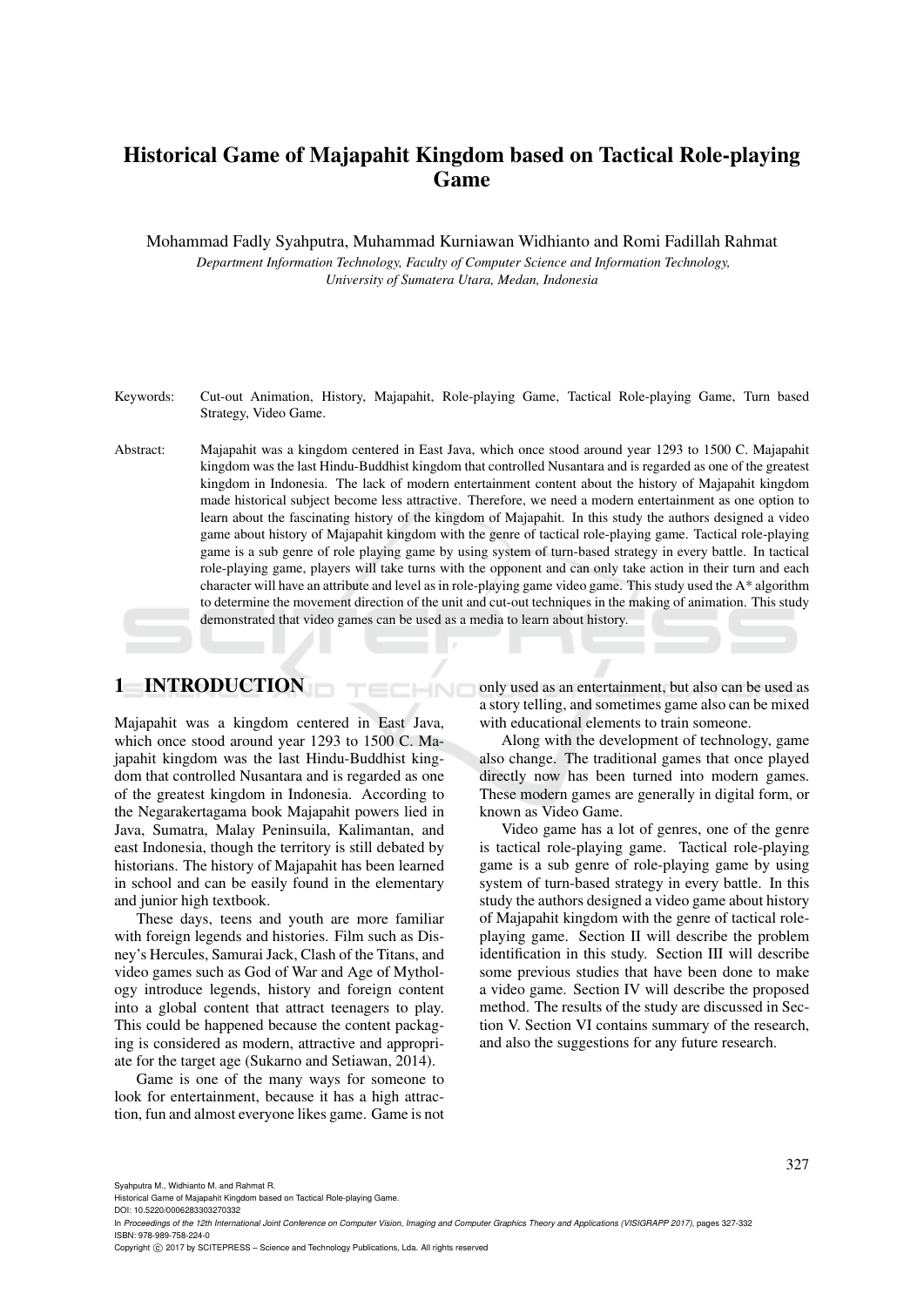### 2 PROBLEM IDENTIFICATION

Majapahit is one of the largest kingdoms in Indonesia. History of Majapahit has been studied since elementary and junior high school, but the lack of modern entertainment based from Majapahit kingdom made it become less attractive. Therefore, we need a modern entertainment such as video games as one of the options for learning about the history of Majapahit Kingdom.

# 3 PREVIOUS RESEARCH

Several studies have been done to make a tactical roleplaying video game. One of them is *The Making of Video Game Tactical RPG Legend of Fantasia*. In this study, tactical role-playing game is made for PC platform with some features such as choosing a profession and attributes to each character, strengthening the weapon to improve the weapon's status, and weapons making (Christanto, 2014).

The Second study is *The Making of Turn Based Strategy Role-Playing Game Using Unity Game Engine*. In this study the author made a turn based strategy game using the Unity game engine (Sanjaya et al., 2015).

The third study is *Designing Illustrative Motion Graphic About Majapahit for Teenagers*. In this study the author made a motion graphics to tell the history of Majapahit kingdom (Sukarno and Setiawan, 2014).

## 4 METHODOLOGY

This study consists of several steps that begins with collecting data about Majapahit kingdom, which will be used as the text of the story. Next is collecting assets that will be used in video games, the collection of assets is divided into three steps, first search for assets in the Unity Asset Store, then the character design, and make the animation of the characters using the cut-out technique. Next is the programming of video games in the Game Engine, the game engine used is Unity 3D.

### 4.1 Story

In Majapahit video game, the story will be made based on the book of Kitab Sejarah Terlengkap Majapahit by Teguh Panji in 2015 (Muljana, 2005) and Menuju Puncak Kemegahan; Sejarah Kerajaan Majapahit by Slamet Muljana in 2011 (Panji, 2015). The



Figure 1: General Architecture.

story begins on the rebellion of Jayakatwang to Kertanegara the king of Singasari kingdom, and the fight of Raden Wijaya in defeating Jayakatwang and form a new empire called Majapahit.

### 4.2 Collecting Asset

Asset is a file that will be used in creating video game. At this stage there is three steps which is character design, character animation, and search on the unity asset store. Unity asset store is an existing feature in Unity 3D that contains a lot of assets both free and paid.

### 4.2.1 Character Design

Here are the design of the main characters in Majapahit video game.

1. Raden Wijaya

Raden Wijaya was the first king of the Majapahit kingdom and a nobleman from Singasari kingdom. He has a clever brain.



Figure 2: Raden Wijaya Illustration.

2. Jayakatwang

Jayakatwang was a descendant of Kertajaya, who was the last king of Kediri kingdom, and was a re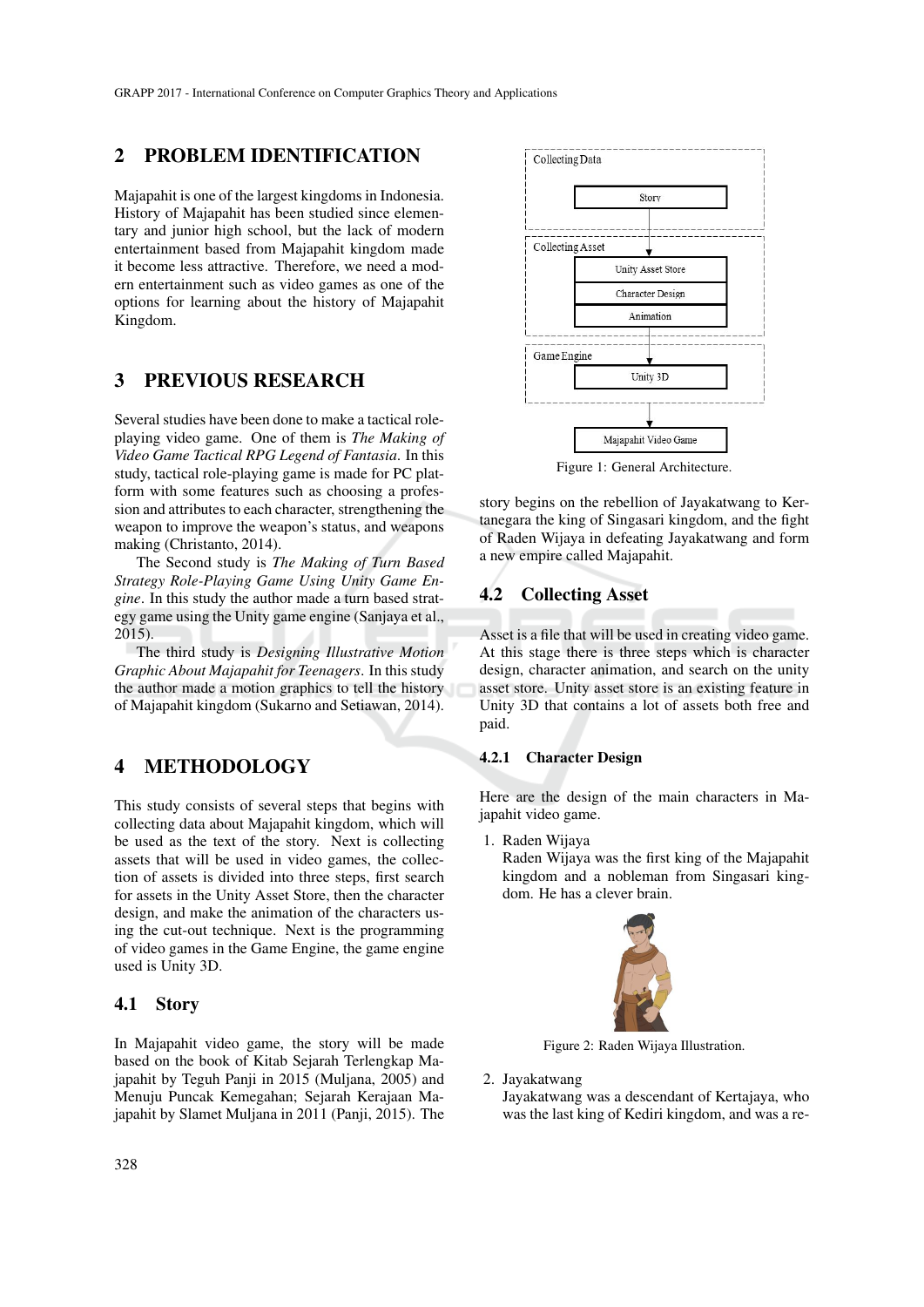gent of Gelang Gelang. He is evil and has a clever brain.



Figure 3: Jayakatwang Illustration.

3. Lembu Sora

Lembu Sora was the commander of Singasari kingdom, and a loyal follower of Raden Wijaya. He has a big body and an expert in sword play.



Figure 4: Lembu Sora Illustration.

4. Ranggalawe

Ranggalawe was the son of Arya Wiraraja and a loyal follower of Raden Wijaya. He is brave and dare to take a risk.



Figure 5: Ranggalawe Illustration.

#### 4.2.2 Animation

The next step is making the character animation with cut-out animation technique, which is cut the picture into several pieces. All animations created by drawing one by one using PaintTool SAI application and then the images are driven by using Adobe After Effect application. For more details it can be seen in Figure 6 and Figure 7.

### 4.3 Game Engine

This stage will be doing a programming system with Unity 3D using C# language, to create the game system. The game will be divided into several parts, such as cut scene, battle, save and level up. The battle part will be performed on tile, which is like the chess



(c) Picture when Background 2 and 1 is combined Figure 6: Background Animation.



Figure 7: Character Animation.

board, where the player's movement is not free and limited and the player will be play alternately with the opponent, until the battle is over. Each characters have an action that can be performed in each turns, the action include:

- Move, for moving the unit to the selected tile which is still inside the movement range.
- Attack, for attacking the enemy unit which is still inside the attack range.
- Power Attack, for attacking the enemy with double damage unit by sacrifice 10% of health point.
- Defend, for defending and restore some health point.

For each movement will use the  $A^*$  algorithm to determine the movement directions of the character in order to get directions with the least movement cost. Pseudocode for A\* algorithm can be seen in Algorithm 1.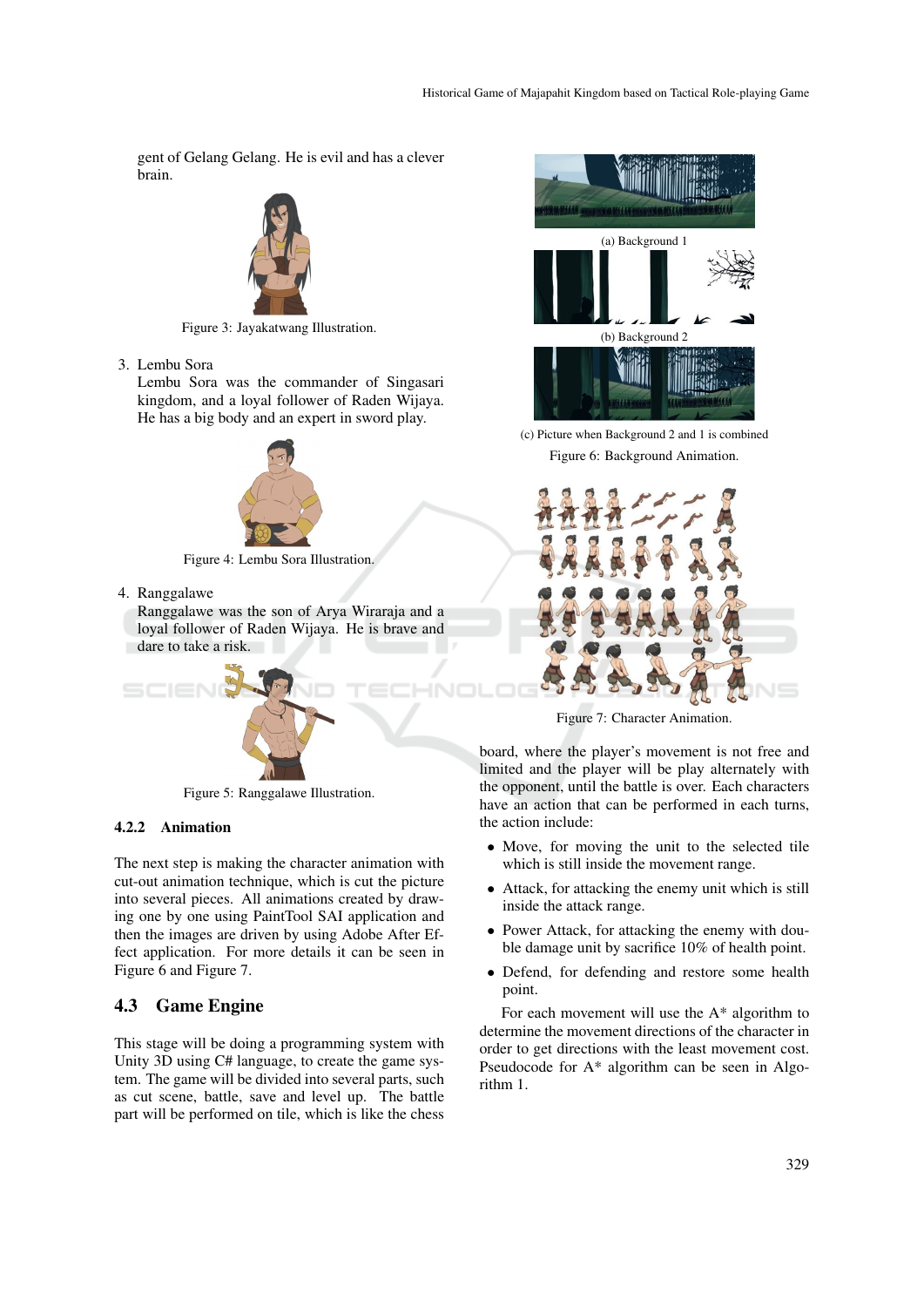

Algorithm 1: A\* Algorithm Pseudocode (Eranki, 2002).

# 5 RESULTS

## 5.1 Main Menu Scene

Main menu scene is the first scene appeared when the application is run. In the main menu, there will be 4 buttons such as New Game for start a new game, Load Game for load saved game, Credits to show the credits name and Exit to close the application. The main menu scene can be seen in Figure 8.



Figure 8: Main Menu Scene.

### 5.2 Dialogue Scene

Dialogue scene is used for story telling and to show the story dialogues. The dialogue scene can be seen in Figure 9.



Figure 9: Dialog Scene.

### 5.3 How to Play Scene

How to play scene interface is used to show the rules and how to play the game. The ow to play scene can be seen in Figure 10.



Figure 10: How to Play Scene.

# 5.4 Battle Scene

Battle scene is used for the video game battle and there will be an interface to show the attribute and action for each units. The battle scene can be seen in Figure 11.



Figure 11: Battle Scene.

### 5.5 Save Menu

Save menu will be used for saving the video game data and can be loaded from load game in the main menu and battle scene. The save menu can be seen in Figure 12.

| SIMPAN PERMAINAN ? |
|--------------------|
| YK<br>Tox          |
|                    |
|                    |
|                    |

Figure 12: Save Menu.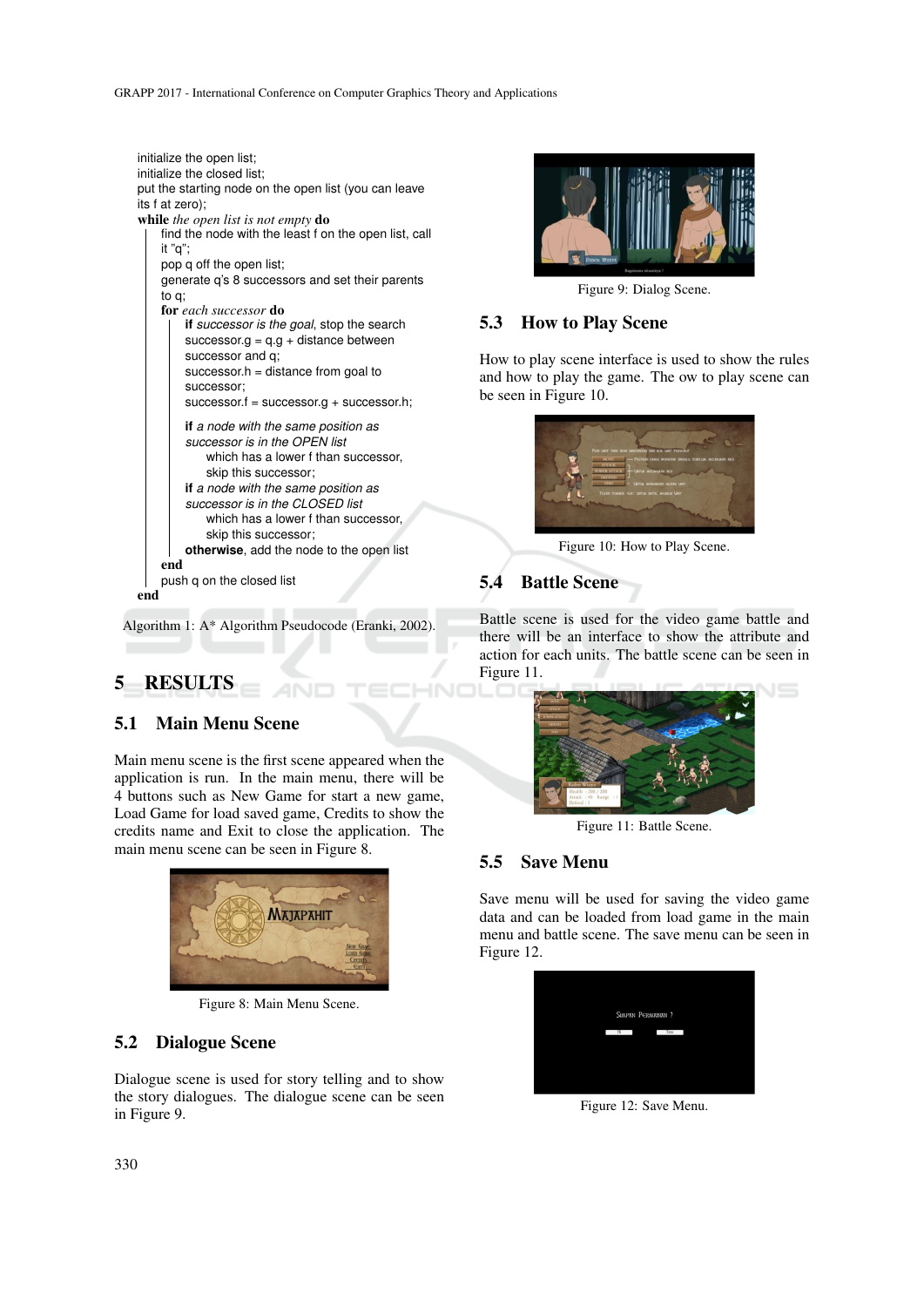### 5.6 Level Up Scene

Level up scene is used to show and increase the character's attribute. The level up scene can be seen in Figure 13.



Figure 13: Level Up Scene.

## 5.7 System Testing

System testing is done to test the components that have been designed and implemented into the system. This test aims to measure and determine whether any of the components of the system are functioning properly in accordance to the design stage. The method used to test the system is a black box method, testing is done to test whether an interface display users can run the game properly without seeing any coding. The tests will be carried out in accordance with the testing design shown in Table 1 below.

Table 1: System Testing Design.

| No                          | <b>System Component</b>   | <b>Test Item</b>            |
|-----------------------------|---------------------------|-----------------------------|
|                             | Main Menu                 | <b>Button function test</b> |
| $\mathcal{D}_{\mathcal{L}}$ | <b>Battle Menu</b>        | Button function test        |
| -3                          | Level Up Menu             | <b>Button function test</b> |
|                             | Save Menu                 | <b>Button function test</b> |
| 5                           | <b>Battle Integration</b> | Battle system test          |

| No             | <b>Test</b><br><b>Target</b> | <b>Expected</b><br><b>Result</b> | <b>Test</b><br><b>Result</b> | <b>Status</b>  |
|----------------|------------------------------|----------------------------------|------------------------------|----------------|
| 1              | Main                         | Show                             | Show                         | <b>Success</b> |
|                | Menu                         | menu                             | menu                         |                |
|                | Test                         | buttons                          | buttons                      |                |
| $\overline{c}$ | Difficulty                   | Show                             | Show                         | <b>Success</b> |
|                | <b>Test</b>                  | difficulty                       | difficulty                   |                |
|                |                              | buttons                          | buttons                      |                |
| $\overline{3}$ | Load                         | Show                             | Show                         | <b>Success</b> |
|                | Game                         | and load                         | and load                     |                |
|                | Test                         | game                             | game                         |                |
|                |                              | from                             | from                         |                |
|                |                              | save slot                        | save slot                    |                |
| 4              | Test Re-                     | Show                             | Show                         | <b>Success</b> |
|                | sult                         | credits                          | credits                      |                |
|                |                              | scene                            | scene                        |                |
| 5              | <b>Status</b>                | Exit                             | Exit                         | <b>Success</b> |
|                |                              | from ap-                         | from ap-                     |                |
|                |                              | plication                        | plication                    |                |

| Table 2: Main Menu Test Result. |  |  |
|---------------------------------|--|--|
|                                 |  |  |

| No                      | <b>Test</b>   | <b>Expected</b>  | <b>Test</b>   | <b>Status</b>  |
|-------------------------|---------------|------------------|---------------|----------------|
|                         | <b>Target</b> | <b>Result</b>    | <b>Result</b> |                |
| ī                       | Battle        | Show             | Show          | <b>Success</b> |
|                         | Menu          | menu             | menu          |                |
|                         | Test          | buttons          | buttons       |                |
| $\overline{2}$          | Move          | Show             | Show          | <b>Success</b> |
|                         | <b>Button</b> | moveable         | moveable      |                |
|                         | Test          | tile and         | tile<br>and   |                |
|                         |               | move             | move          |                |
|                         |               | unit<br>to       | unit<br>to    |                |
|                         |               | selected         | selected      |                |
|                         |               | the tile         | the tile      |                |
| $\overline{\mathbf{3}}$ | Attack        | Show             | Show          | <b>Success</b> |
|                         | <b>Button</b> | attack           | attack        |                |
|                         | <b>Test</b>   | range and        | range and     |                |
|                         |               | attack<br>attack |               |                |
|                         |               | selected         | selected      |                |
|                         |               | enemy<br>enemy   |               |                |
|                         |               | unit             | unit          |                |
| $\overline{4}$          | Defend        | End<br>unit      | End<br>unit   | <b>Success</b> |
|                         | <b>Button</b> | and<br>turn      | and<br>turn   |                |
|                         | Test          | recover          | recover       |                |
|                         |               | 10% unit         | $10\%$ unit   |                |
|                         |               | Health           | Health        |                |
|                         |               | Point            | Point         |                |
| 5                       | End But-      | unit<br>End      | unit<br>End   | <b>Success</b> |
|                         | ton Test      | turn             | turn          |                |

Table 3: Battle Menu Test Result.

Table 4: Level Up Menu Test Result.

| $\overline{\text{No}}$   | <b>Test</b>            | <b>Expected</b>        | <b>Test</b>     | <b>Status</b>  |
|--------------------------|------------------------|------------------------|-----------------|----------------|
|                          | <b>Target</b>          | <b>Result</b>          | <b>Result</b>   |                |
| $\overline{1}$           | Level Up               | Show                   | Show            | <b>Success</b> |
|                          | Menu                   | menu                   | menu            |                |
|                          | Interface              | buttons                | buttons         |                |
|                          | <b>Test</b>            |                        |                 |                |
| $\overline{c}$           | $"+'$ But-             | <b>Increase</b>        | <b>Increase</b> | <b>Success</b> |
|                          | ton Test               | the<br>se-             | the se-         |                |
|                          |                        | lected                 | lected          |                |
|                          |                        | attribute              | attribute       |                |
| 3                        | $"+'$ But-             | Decrease               | Decrease        | <b>Success</b> |
|                          | ton Test               | the se-                | the se-         |                |
|                          |                        | lected                 | lected          |                |
|                          |                        | attribute              | attribute       |                |
| $\overline{\mathcal{L}}$ | $\overline{''>}$ "But- | Change                 | Change          | <b>Success</b> |
|                          | ton Test               | the<br>tΩ              | to the          |                |
|                          |                        | next                   | next            |                |
|                          |                        | character              | character       |                |
| 5                        | $\overline{C}$ But-    | Change                 | Change          | <b>Success</b> |
|                          | ton Test               | the<br>to              | the<br>to       |                |
|                          |                        | previous               | previous        |                |
|                          |                        | character<br>character |                 |                |
| 6                        | <b>Start But-</b>      | Show<br>Show           |                 | <b>Success</b> |
|                          | ton Test               | next<br>next           |                 |                |
|                          |                        | Scene<br>Scene         |                 |                |

## 6 CONCLUSION

The conclusion obtained from study of video game history of Majapahit kingdom based on tactical role-